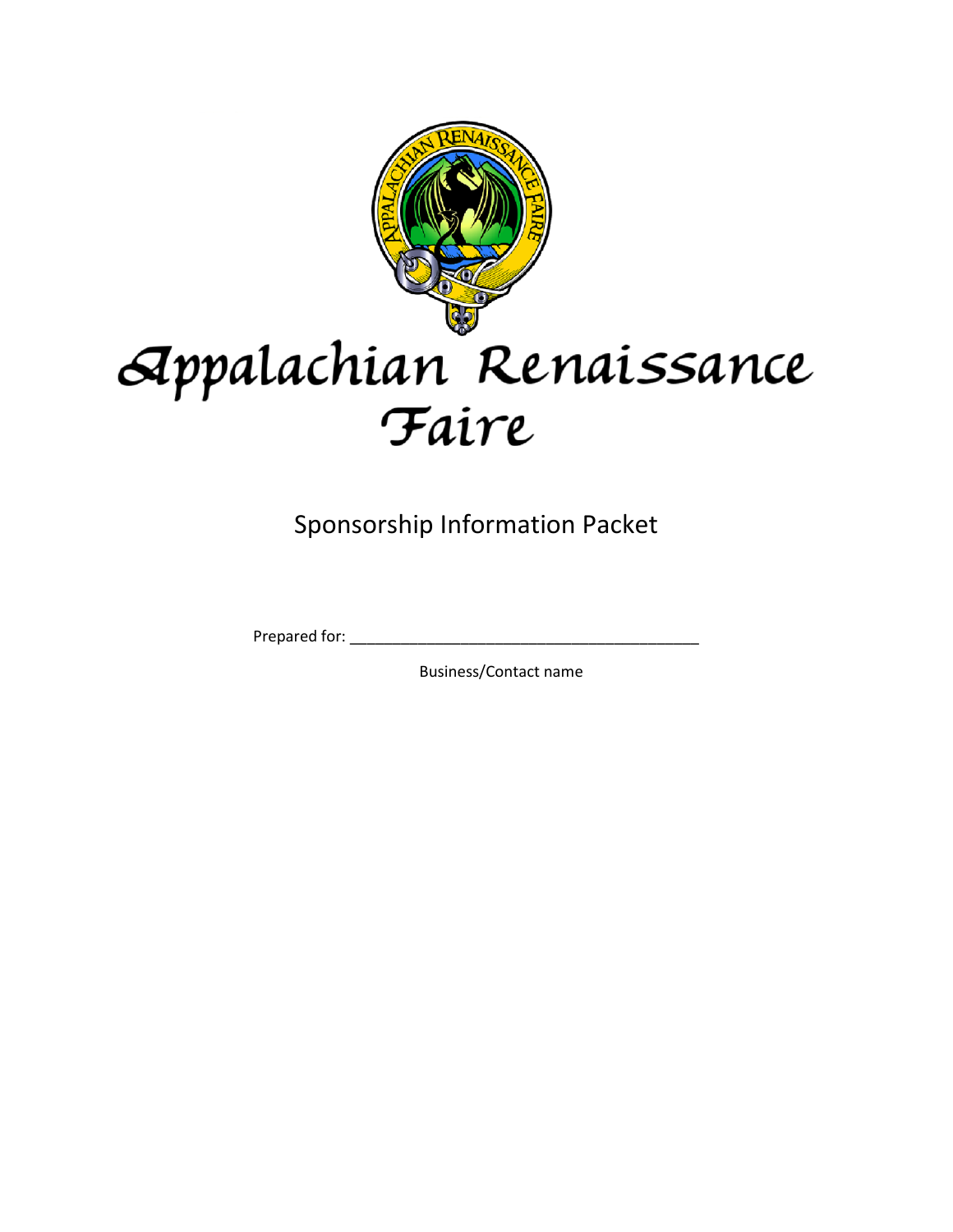# **Thank you for your interest in sponsoring the Appalachian Renaissance Faire!**

#### **Who we are**

We are a group celebrating the Renaissance and history in the Tri-Cities, TN and Appalachian area coming together to create, produce and contribute to the surrounding area for the purpose of interactive art, entertainment, theater, arts and crafts, and music with a historical and fantasy venue. It is also our purpose to utilize Appalachian and Old World cultures, history, literature and music with which to provide venues for recognizing and celebrating the rich legacy of the Celtic Appalachian Mountains ancestry.

#### **Why sponsor an ARF event**

Reach a vibrant (and passionate) community from around the country.

Our name and mission are rooted in Appalachia, but our events draw attendees from across the country. Our community believes in supporting small, local businesses and often seeks to relive faire experiences throughout the year through products and services that evoke similar memories.

Support the growth of a small, local organization – as well as the community around us.

Speaking of supporting small businesses … Not only does sponsorship help us, it helps people around us. And it attaches your brand, company or organization to that effort.

Add character to your brand story.

We're not like other non-profits and you're not like other businesses. Sponsoring ARF means enriching your brand and adding unique positioning to your story.

**Simply put: You want to reach passionate engaged people, and we know** *a lot* **of them.**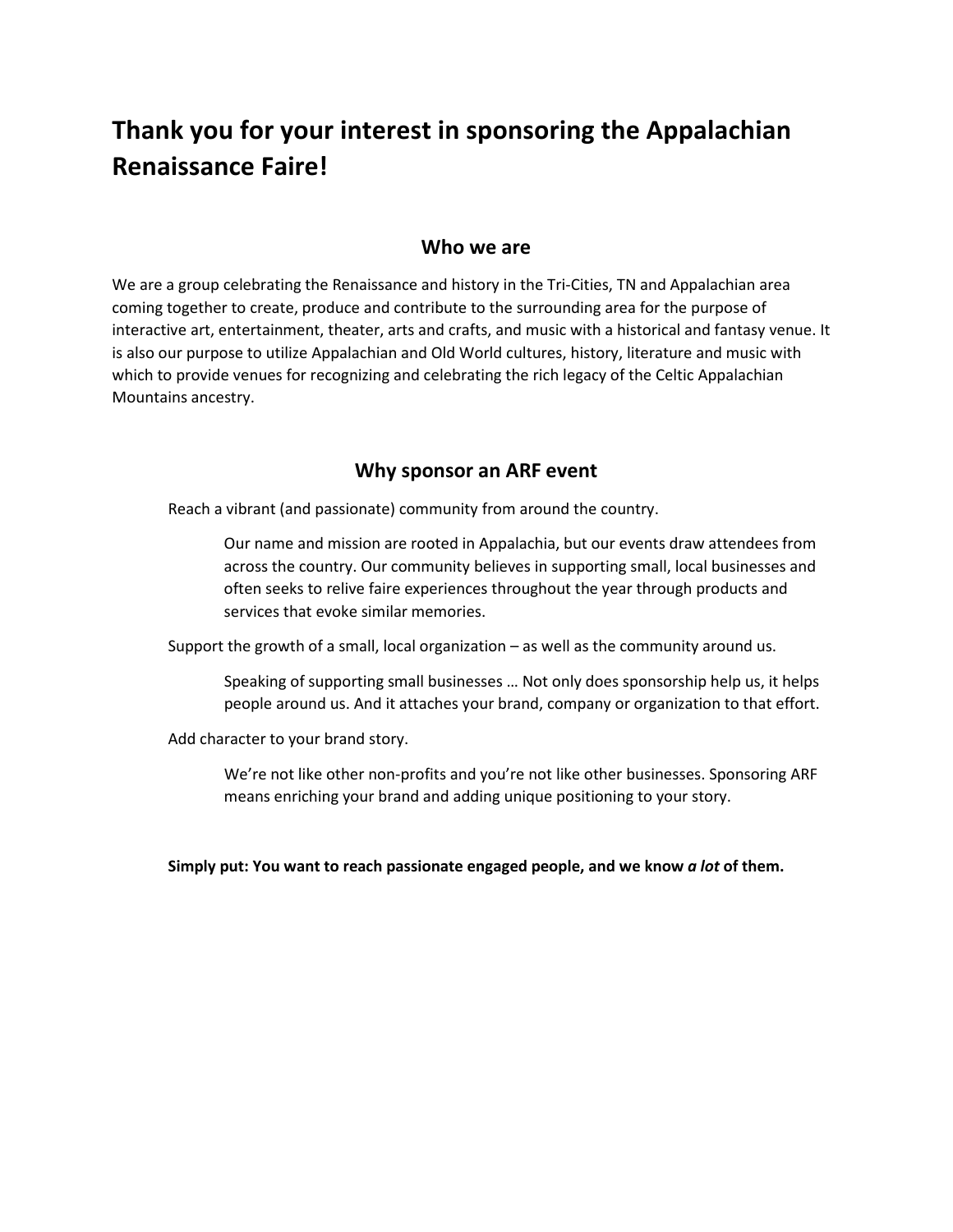

## **Sponsorship opportunities and levels**

| <b>Level</b>     | Retainer                                                                                                                                                                                                      | <b>Merchant</b>                                                                                                                                                                                                                                                                          | <b>Knight</b>                                                                                                                                                                                                                                                                                        | <b>Noble</b>                                                                                                                                                                                                                                                                                                              | Royal                                                                                                                                                                                                                                                                                                                                                                                                                                                               |
|------------------|---------------------------------------------------------------------------------------------------------------------------------------------------------------------------------------------------------------|------------------------------------------------------------------------------------------------------------------------------------------------------------------------------------------------------------------------------------------------------------------------------------------|------------------------------------------------------------------------------------------------------------------------------------------------------------------------------------------------------------------------------------------------------------------------------------------------------|---------------------------------------------------------------------------------------------------------------------------------------------------------------------------------------------------------------------------------------------------------------------------------------------------------------------------|---------------------------------------------------------------------------------------------------------------------------------------------------------------------------------------------------------------------------------------------------------------------------------------------------------------------------------------------------------------------------------------------------------------------------------------------------------------------|
| <b>Event Fee</b> | \$100                                                                                                                                                                                                         | \$500                                                                                                                                                                                                                                                                                    | \$1,000                                                                                                                                                                                                                                                                                              | \$2,000                                                                                                                                                                                                                                                                                                                   | \$3,000                                                                                                                                                                                                                                                                                                                                                                                                                                                             |
| Perks            | One (1) ARF T-<br>shirt of your<br>choice, one<br>black and<br>white<br>business card<br>size ad in our<br>annual Faire<br>program and<br>listing as a<br>sponsor on<br>our website<br>for one $(1)$<br>year. | One (1) ARF T-<br>shirt of your<br>choice, one<br>black and<br>white<br>business card<br>size ad in our<br>annual Faire<br>Program,<br>listing as a<br>sponsor on<br>our website<br>for one $(1)$<br>year, as well<br>as one (1) free<br>One Day<br>admission to<br>our Annual<br>Faire. | Two (2) ARF T-<br>shirts of your<br>choice, one (1)<br>quarter page<br>size ad in our<br>annual Faire<br>Program, listing<br>as a sponsor on<br>our website for<br>one (1) year,<br>two (2) One Day<br>admissions to<br>our Annual<br>Faire, as well as<br>a medium front<br>gate sponsor<br>shield. | Two (2) ARF T-<br>shirts of your<br>choice, one (1)<br>half page black<br>and white ad in<br>our annual<br>Faire Program,<br>listing as a<br>sponsor on our<br>website for one<br>$(1)$ year, two<br>(2) weekend<br>pass<br>admissions to<br>our Annual<br>Faire, as well as<br>a medium front<br>gate sponsor<br>shield. | Three (3) ARF<br>T-shirts of your<br>choice, one (1)<br>full size ad in<br>our annual<br>Faire Program,<br>listing as a<br>sponsor on our<br>website for an<br>entire year,<br>three $(3)$<br>weekend pass<br>admissions to<br>our Annual<br>Faire, 10%<br>discount on all<br>other<br>admissions to<br>events, your<br>business logo<br>listed on the<br>back of all ARF<br>t-shirts for one<br>$(1)$ year, as<br>well as a large<br>front gate<br>sponsor shield. |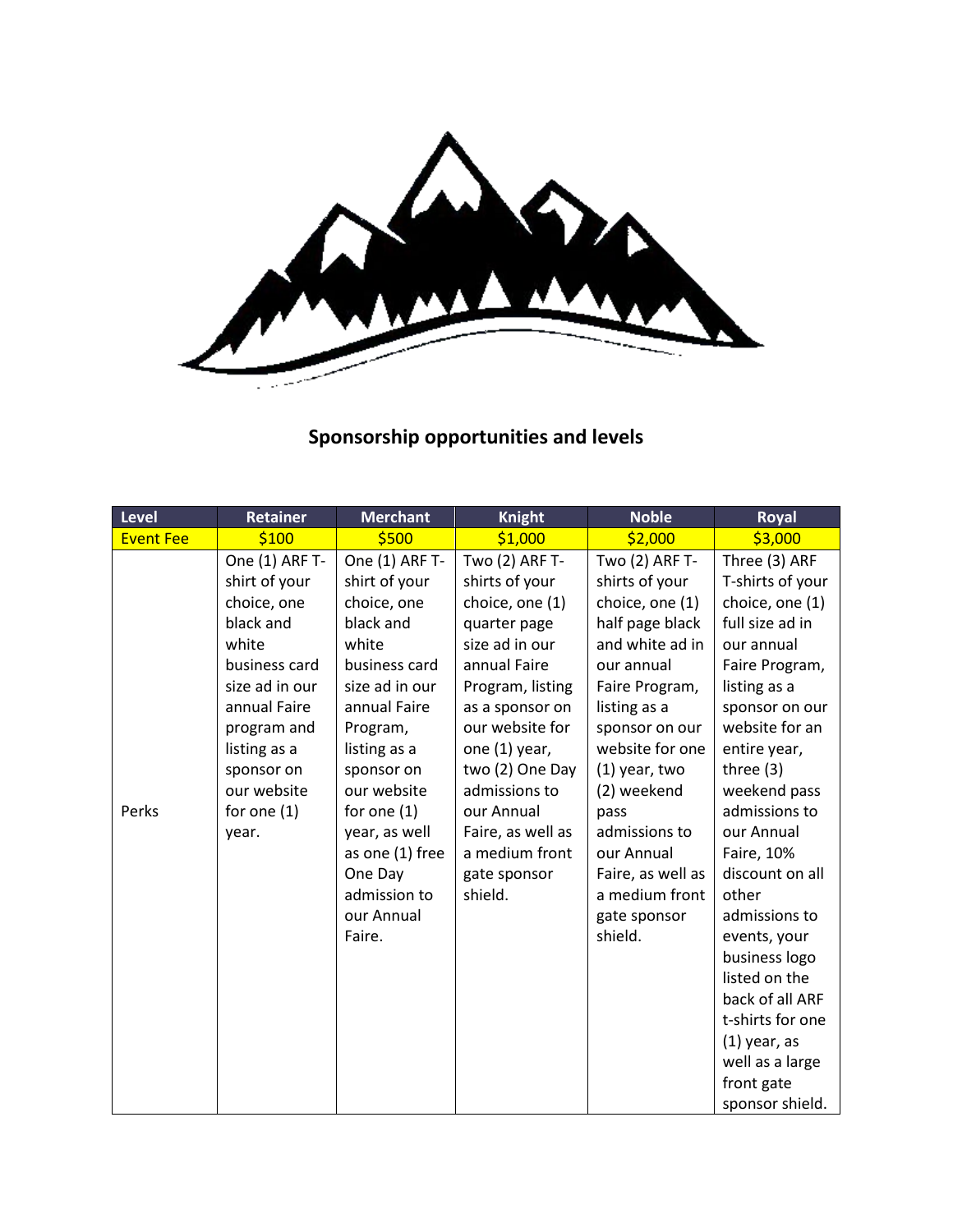We also offer one-time sponsorships for helping directly support a part of ARF's infrastructure. Each of these levels will have varying prices depending on what you decide to sponsor, which we will detail with you on an individual basis. These levels may work in conjunction with any of the Event Levels in the previous list—for example, you may choose an Event Sponsorship Retainer level for \$100 a year *and* also one-time sponsor the build of a stage.

| Level               | <b>Archbishop</b>                | <b>Keys to the Duchy</b>               |
|---------------------|----------------------------------|----------------------------------------|
| <b>One-time Fee</b> | <b>TBD</b>                       | <b>TBD</b>                             |
| Perks               | This level is for sponsoring a   | When you sponsor at this level,        |
|                     | single physical build, either    | you are a <i>lifetime</i> sponsor. You |
|                     | completely new or a              | will receive six (6) free t-shirts     |
|                     | renovation. This means you will  | per year, one (1) full page color      |
|                     | be sponsoring the build of a     | ad in our annual Faire Program         |
|                     | stage, a building, or some other | each year, listing you as a            |
|                     | permanent structure of the       | permanent sponsor on our               |
|                     | faire. You will receive four (4) | website, six (6) weekend pass          |
|                     | free t-shirts the year of your   | admissions to our Annual Faire         |
|                     | sponsorship, one (1) full page   | and other events each year, a          |
|                     | color ad in our annual Faire     | section of the faire site will be      |
|                     | Program each year, listing you   | named in your honor and                |
|                     | as a permanent sponsor on our    | become an honorary Earl of             |
|                     | website, four (4) weekend pass   | Appalachia. Only one                   |
|                     | admissions to our Annual Faire   | sponsorship of this level is           |
|                     | and other events each year, and  | available.                             |
|                     | the structure you sponsored will |                                        |
|                     | be named in your honor.          |                                        |